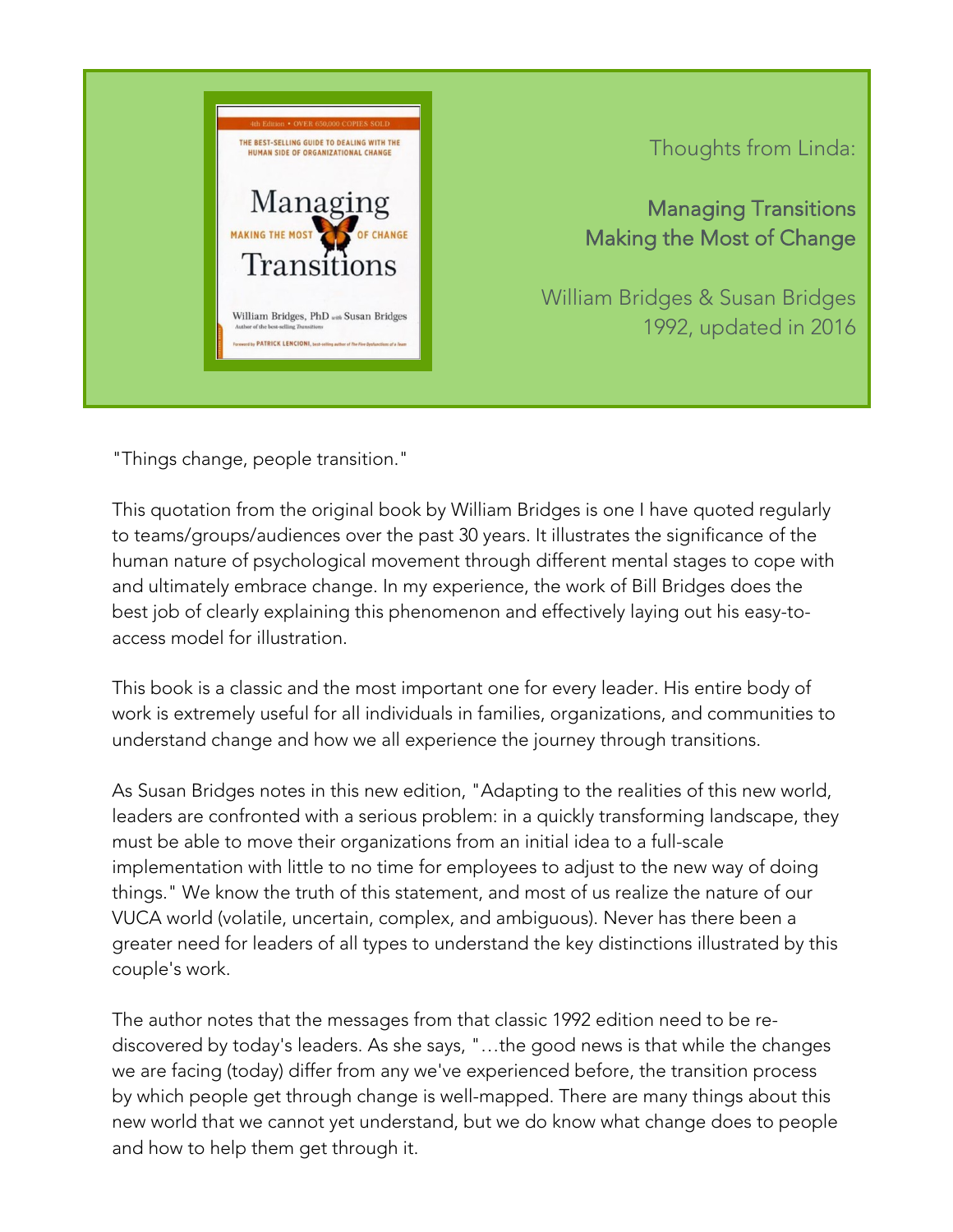It is helpful to remember the essential insight from the very first book, Transitions: Chaos isn't a mess, but rather it is the primal state of pure energy to which the person returns for every true new beginning…."

William Bridges was raised in New England, earning a BA in English from Harvard. He earned a MA in history from Columbia and a Ph.D. in American Civilization from Brown University. His life experiences of transition proved to be the catalyst for his studies and insights into change. As an observer and thinker whose knowledge and skills bridged many disciplines, he carved out a distinctive career path based on his passions and interests. He was an American Literature professor at Mills College in California during the 1960s before taking a sabbatical from teaching to explore literature psychology. His expertise in transcendentalist literature led him to humanistic psychology, which emphasized the inherent human drive for authenticity and spiritual development. He immersed himself in psychology and human potential, becoming the first President of the Society for Humanistic Psychology. He later resigned from his role in teaching and formed a consulting group, subsequently writing several seminal books on the topic of change and transition.

Susan Bridges joined Bill Bridges in the business, and later they were married and collaborated in their consulting business. Today, she carries his legacy as President of the William Bridges Associates organization and contributed to this latest edition. She holds a BA in Speech and a MA in Communications, with an emphasis in Neurolinguistics and Neuropsychology, from the University of Colorado.

There is a lovely *Forward* written by Patrick Lencioni and an *Afterward* written by Steven Kilban, the Founding Executive Director of the Andrus Family Fund. Both provide fascinating insights into the practicality and high impact of this work. While Lencioni can convey the impact on his work in consulting, Kilban relays the story of his encouragement to William Bridges to consider the entire realm of philanthropy where family wealth can 'do good' in the world. The book is divided into four sections and includes nine chapters and a very handy set of five appendices, which serve as 'how to' guides, with tips, checklists, and concise advice for individuals, teams, and leaders.

As they note in the chapter entitled, *It Isn't the Changes That Do You In*, "It isn't the changes that do you in; it's the transitions. They aren't the same thing. Change is situational…where transition, on the other hand, is psychological. It is a 3-phase process that people go through as they internalize and come to terms with the details of the new situation that the change brings about." They go on to essentially relate the learnings and insights from the original book, focusing on the three phases: